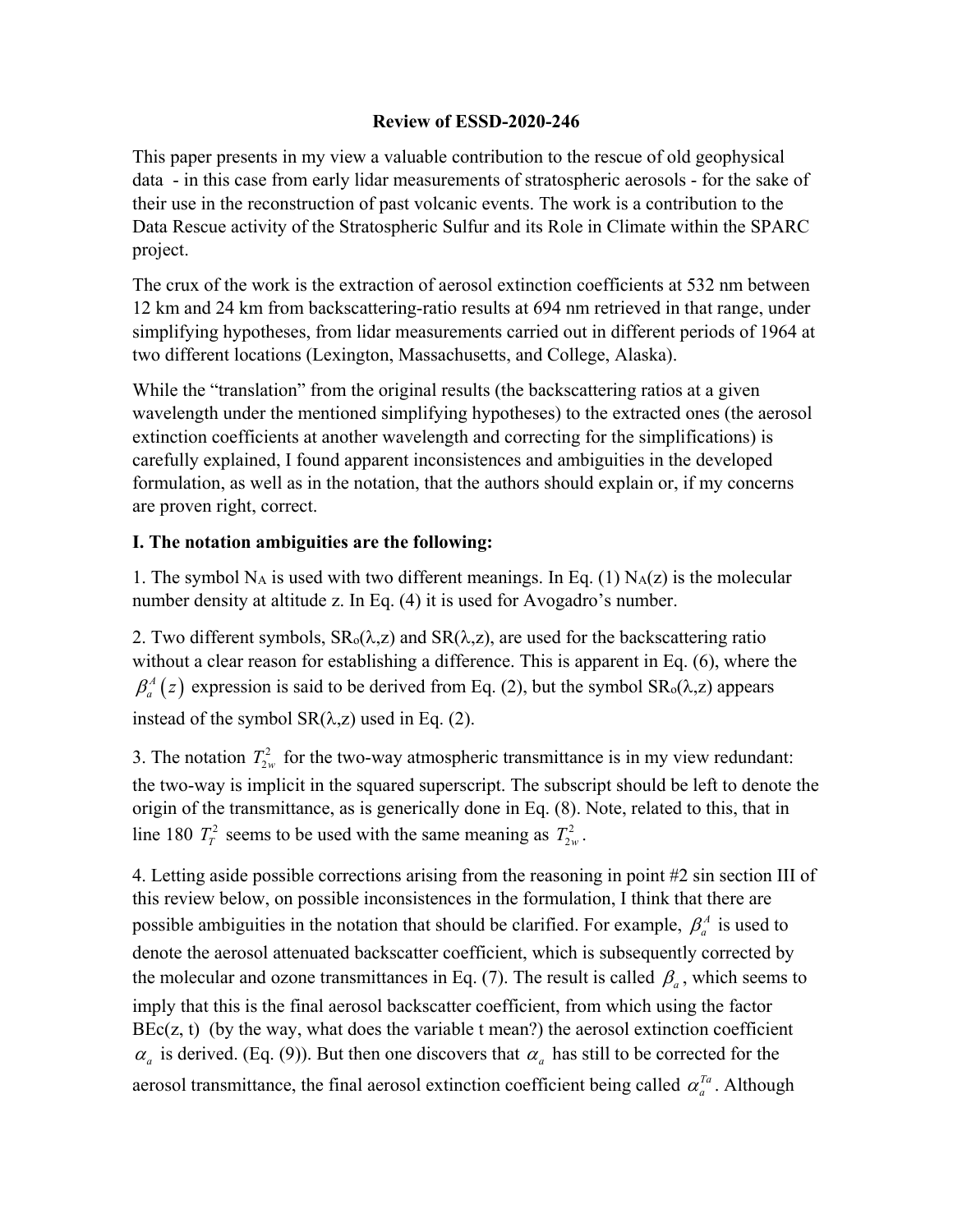this is a minor remark, I think it would be clearer to reserve the symbols  $\beta_a^{ra}$ ,  $\alpha_a^{ra}$  for the coefficients yet to be corrected for the aerosol transmittance and to use  $\beta_a$ ,  $\alpha_a$  for the final, fully corrected extinction coefficient.

## **II. With respect to the inconsistences in the formul developments:**

1. While Eq. (1) is actually found in ref. **G-66** (Eq. (4.2) of this reference), it should be noted that this equation refers to the "expected signal from a molecular atmosphere" (page 50 of **G-66**), as it is made clear by the sentence (also in page 50 of **G-66**): "Thus, to derive the dust profiles, it is necessary to evaluate the intensity of the echoes for a dust-free atmosphere by using equation 3.8 for the case of Rayleigh scattering by air molecules." Therefore the statement on line 144 of the paper under review referring to Eq, (1): "The average photoelectron flux registered by the photomultiplier was represented by the expression:" is misleading: the average photoelectron flux was actually represented by

 $(z)$ 2 *dn z K dt z*  $K = K \frac{\beta}{\beta}$  (Eq. (3.8) of **G-66**, with *K* condensing all the multiplicative constants in that

equation), Eq. (1) corresponding to the expected photoelectron flux from a molecular (reference) atmosphere.

2. The authors seem to imply that the scattering ratio  $SR_0(\lambda, z)$  obtained in ref. **G-66** corresponds to the expression in Eq. (2). However, following the data processing steps described in the paper I don't arrive at that expression. I explain in detail my understanding of the steps described in the manuscript to sustain my statement. For clarity, I keep the authors' notation notwithstanding my remark #3 on the notation in section I above:

a) To begin with, the photoelectron flux will actually be, taking into account the atmospheric transmittance,

$$
\frac{dn(z)}{dt}=K\frac{\beta(\lambda,z)T_{2w}^2(z)}{z^2}=K\frac{\left[\beta_m(\lambda,z)+\beta_a(\lambda,z)\right]T_{2w}^2(z)}{z^2},
$$

with  $\beta(\lambda z) = \beta_m(\lambda, z) + \beta_a(\lambda, z)$  the total backscatter coefficient, being  $\beta_m(\lambda, z)$  and  $\beta_a(\lambda, z)$  the molecular and aerosol backscatter coefficients respectively. Note that I'm using  $\beta_a(\lambda, z)$  for the "true" (i.e. not affected by any attenuation) aerosol backscatter coefficient.

b) According to the authors: "Next, the ratios between the averaged signal at each level and the values at the same level of the right side of the equation (1) were calculated for each profile between 12 and 30 km". Calling that ratio  $P_n$ , I understand that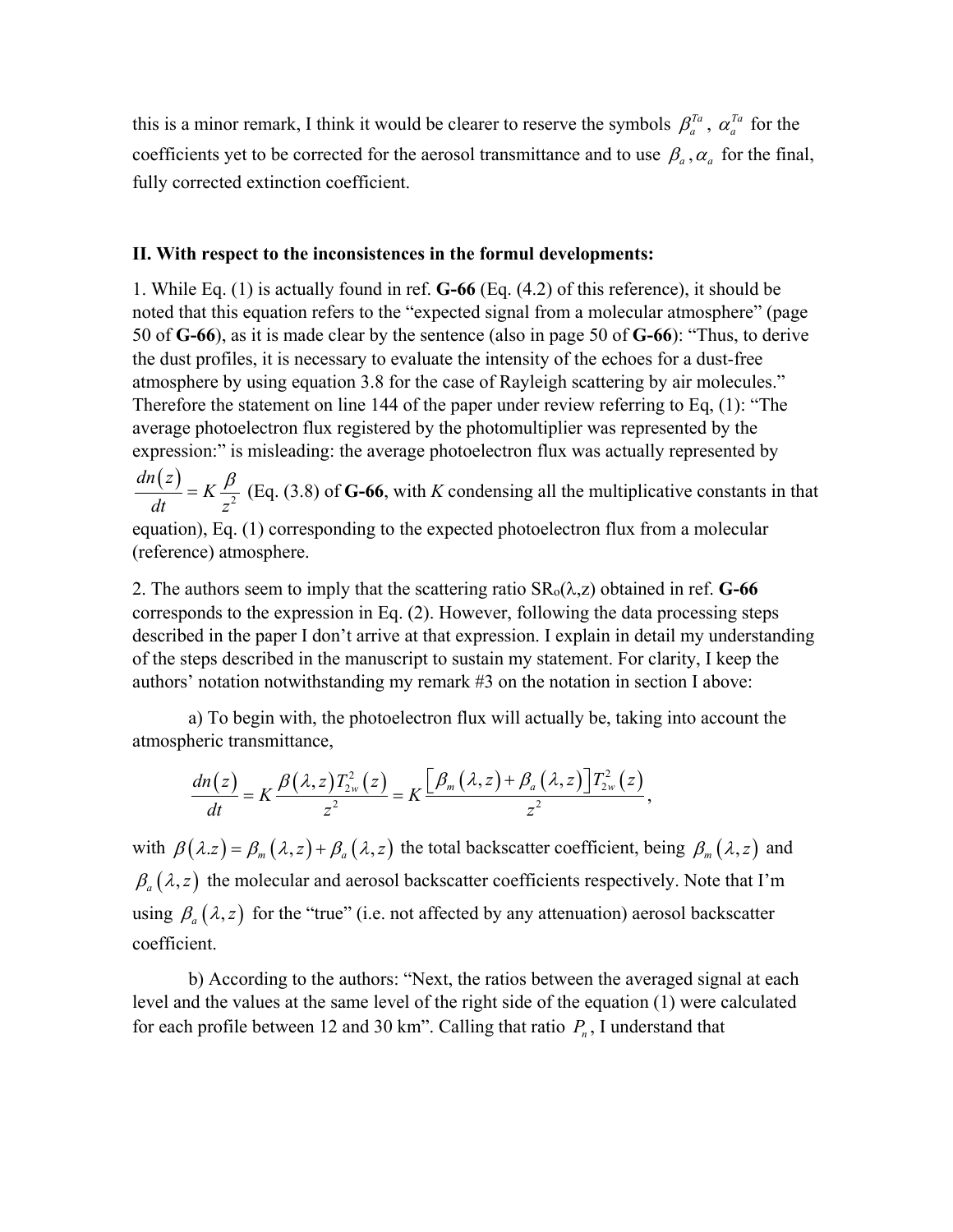$$
P_n(z) = \frac{\frac{dn(z)}{dt}}{\frac{N_A(z)}{z^2}} = K \frac{\left[\beta_m(\lambda,z) + \beta_a(\lambda,z)\right]T_{2w}^2(z)}{\beta_m(\lambda,z)}
$$

c) Following the authors: "A final step consisted in normalizing the ratios calculated in each profile between 12 and 24 km. To that end, for each profile the average value between 25 and 30 km of the ratios calculated in the former step were determined". I will call the average value between 25 and 30 km  $\overline{P}_n(z_1, z_2)$ , with  $z_1 = 25$  km and  $z_2 = 30$  km. Then, assuming, as G-66 seem to do, that  $\beta_a(\lambda, z)$  is negligible in that range, we would have

$$
\overline{P}_n(z_1, z_2) = \frac{1}{z_2 - z_1} \int_{z_1}^{z_2} P_n(z) dz = \frac{K}{z_2 - z_1} \int_{z_1}^{z_2} T_{2w}^2(z) dz = KT_{2w}^2(z_0),
$$

with, according to the finite-increment theorem,  $z_0$  a range between  $z_1$  and  $z_2$  whose value will depend on the form of  $T_{2w}^2(z)$ .

d) Always following the authors: "Then for each profile the ratios in the altitude range 12 and 24 km were divided by the average value of the ratios between 25 and 30 km from the same profile". Calling, as the authors seem to do,  $SR(\lambda, z)$  (or  $SR_0(\lambda, z)$ , see my remark #2 on the notation ambiguities) the result of dividing the ratio  $P_n$  in the range 12 km – 24 km by  $\overline{P}_n(z_1, z_2)$ . Then

$$
SR(\lambda, z) = \frac{P_n(z)}{\overline{P}_n(z_1, z_2)} = \frac{\left[\beta_m(\lambda, z) + \beta_a(\lambda, z)\right]T_{2w}^2(z)}{\beta_m(\lambda, z)T_{2w}^2(z_0)},
$$

which do not coincide with the result given in Eq. (2).

The authors should, either point out possible mistakes I may have committed in the above development, or else correct theirs.

4. I couldn't understand the (iterative?) process described in lines  $211 - 217$  to obtain  $\alpha_a^{Ta}$ . How is the  $T_a^2$  (532, *z*) first guess of obtained? How is it refined? I suggest illustrating the procedure with a graph.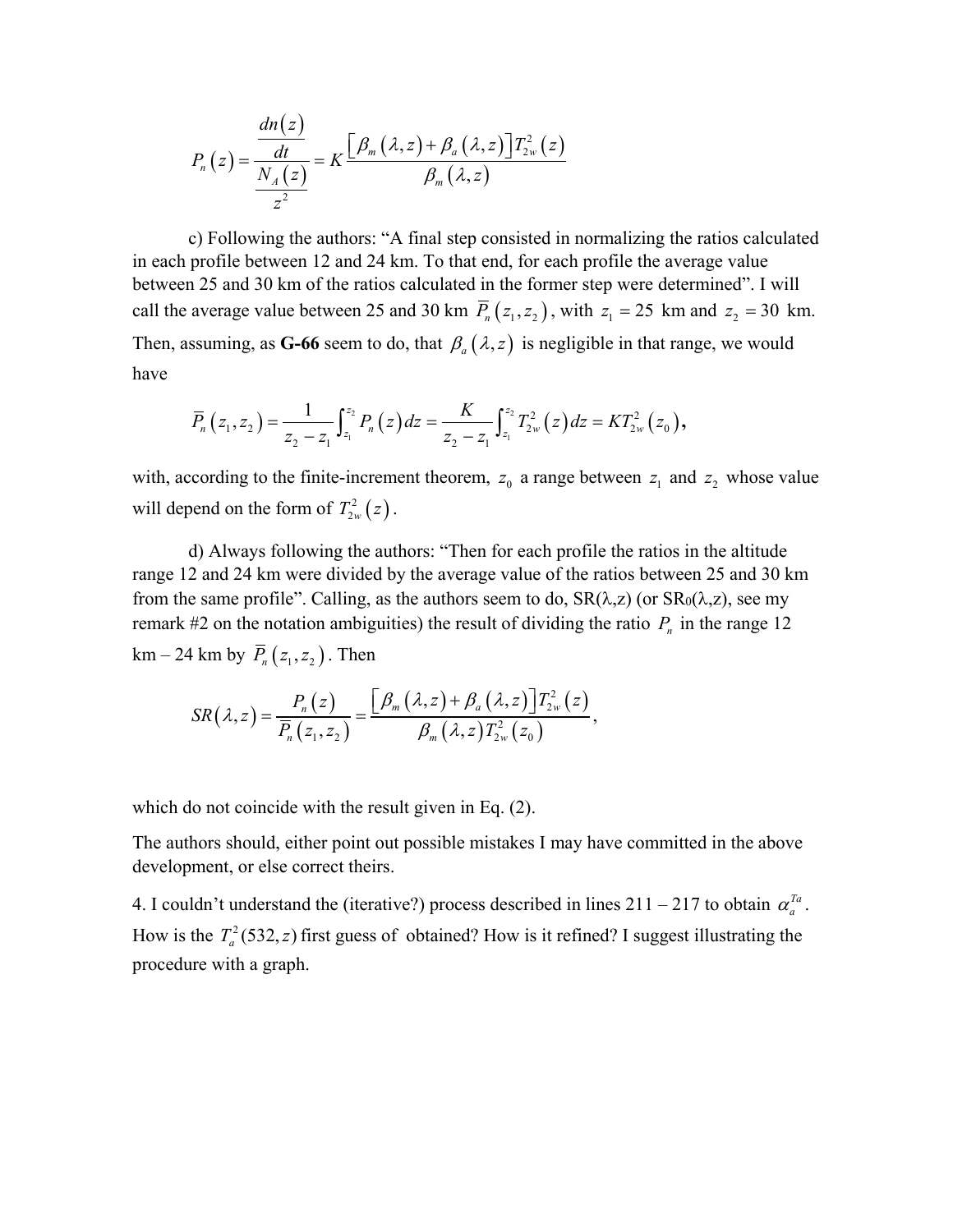## **III. Other remarks**

1. Line 77: "were been produce" should be just "were produced".

2. Line 80: "Giogio Fiocco" should be "Giorgio Fiocco".

3. Line 86: What do CMIP5 and CMIP6 refer to? Further explanations and possibly a reference are needed.

4. Line 137: "It is well known that solving the equation for the single wavelength elastic lidar is an ill-posed problem". What is the equation the sentence refers to? I suppose it is the lidar equation, so the sentence should read "It is well known that solving the lidar equation…" As implied in remark  $# 1$  of section II of this review, this should be Eq. (1), but written in the form of Eq. (3.8) of **G-66.**

5. Line 105: the description "very high frequency nano-second laser" is misleading, as it seems to mix the laser pulse duration with the pulse repetition rate, the latter being very low, according to table 1, by today's standards.

6. I think it would be beneficial for the reader to point out that *dn*(*z*)  $\frac{d(t-)}{dt}$  is proportional to the collected backscattered power from that range *z*.

7. Line 146:  $n_z$  should probably be  $n(z)$ .

8. The references Jäger and Deshler, 2002 and 2003 are missing in the reference list. Please check that all cited references are included in the list.

9. Line 181: "Hosteler" should be "Hostetler"

10. In lines 186-187 it is said: "after neglecting the dispersion of the refractive index and the King factor of the air represented by  $k_{bw}$ ". If the King factor is not used, it is unnecessary to assign it a symbol.

11. Unnecessary bracketing is used sometimes. For example, but not only, Eq. (2) could simply be written as

$$
SR(\lambda, z) = \frac{\beta_m(\lambda, z) + \beta_a^A(\lambda, z)}{\beta_m(\lambda, z)},
$$

without the curly brackets. Other instances of unnecessary brackets are found throughout the paper.

12. Lines 321-322: "After the conversion to 532 nm they were respectively 0.087 and 0.242…" What does "they" in this sentence refers to?

13. Line 326: "The high TAOD values for the twos series…" Which ones are the two series?